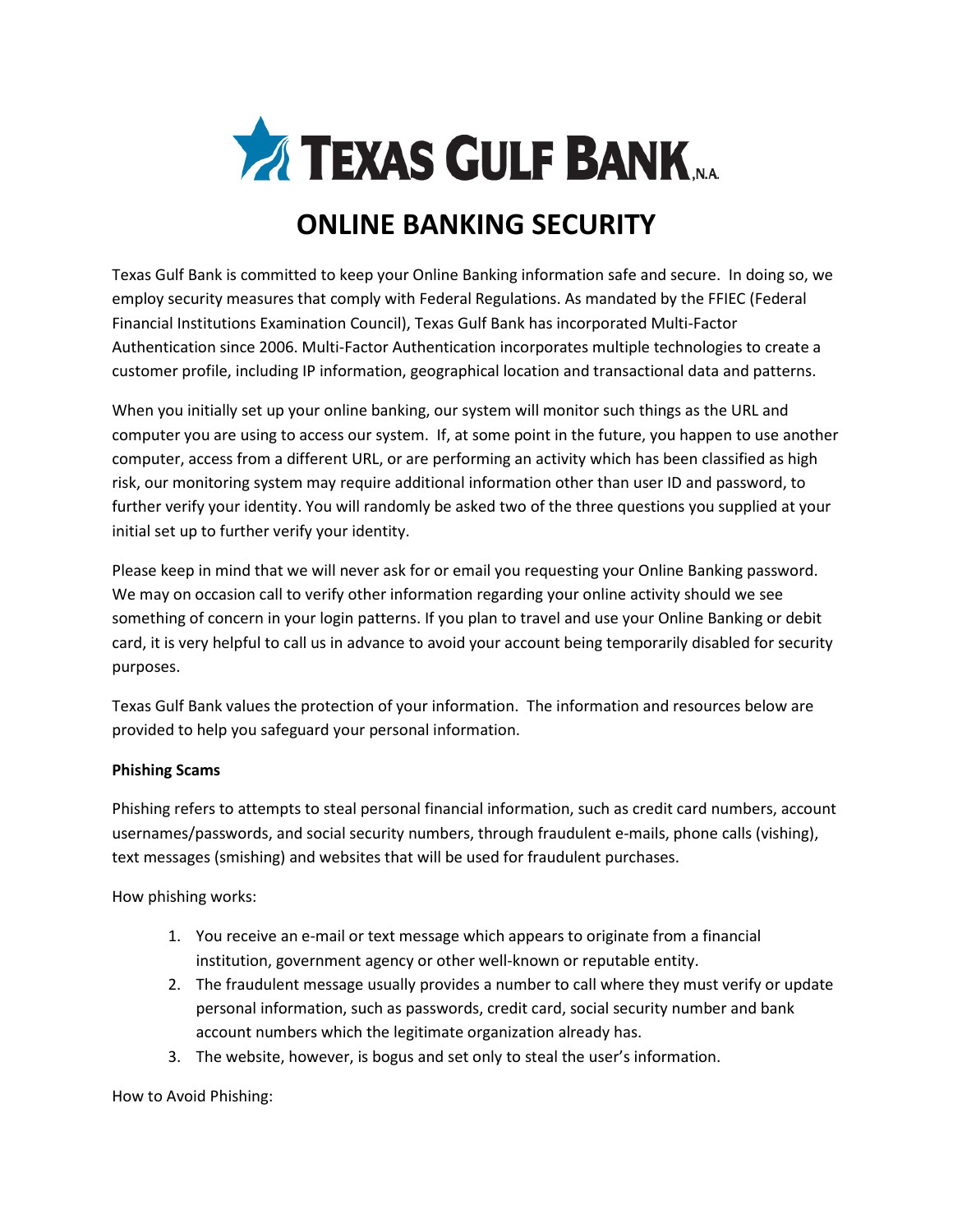- Do not reply to these messages or visit websites include in e-mails warning that your account will be shut down unless your information is confirmed
- Do not send sensitive data such as passwords, account numbers or social security numbers in response to an e-mail or text message
- Do not reveal a personal/financial information or site password to anyone. Your bank has this information
- Do not click on links in an e-mail. Go directly to the company main website
- Contact the company in the e-mail by using a telephone number or website address you know to be genuine
- Before submitting financial information through a website, look for the "lock" icon on the browser status bar to ensure your information is secure during transmission
- Report suspicious activity to the Federal Trade Commission at www.ftc .gov

# **Identity Theft**

You often don't know you've become a victim until the fraudulent activity shows up in your bills or bank statements. Protect yourself from identity theft.

Identity Theft often occurs when someone steals your personal information (such as bank and credit card numbers, your Social Security number, name and address) to commit fraud or theft. You often don't know you've become a victim until fraudulent activity shows up in your bills, bad credit reports, and more. It is recommended that you review your credit report annually. You can do so by visiting [www.annualcreditreport.com](http://www.annualcreditreport.com/) to order an annual free credit report.

Safeguard personal information from being stolen:

- Use secure personal identification numbers (PIN)/passwords and a secure Web browser
- Do not use obvious passwords (birth date, mother's maiden name, telephone, social security number, etc.)
- Review all statements upon receipt and shred any unneeded documents with personal information
- Do not store financial information on a laptop computer, which can be easily stolen
- Beware of solicitors do not give out information unless you have initiated the contact
- Do not leave outgoing mail in your mailbox and collect your incoming mail daily

If you are a victim of identity theft:

- Contact Texas Gulf Bank immediately if you feel your accounts have been affected
- Contact each of your creditors to determine if there has been any unauthorized activity or any new accounts have been opened that are fraudulent. Keep records of communications
- Immediately file a report with your police department and keep a copy of the report in case your creditors request it
- File a complaint with the Federal Trade Commission online a[t www.ftc.gov](http://www.ftc.gov/) or call 1-877-IDTHEFT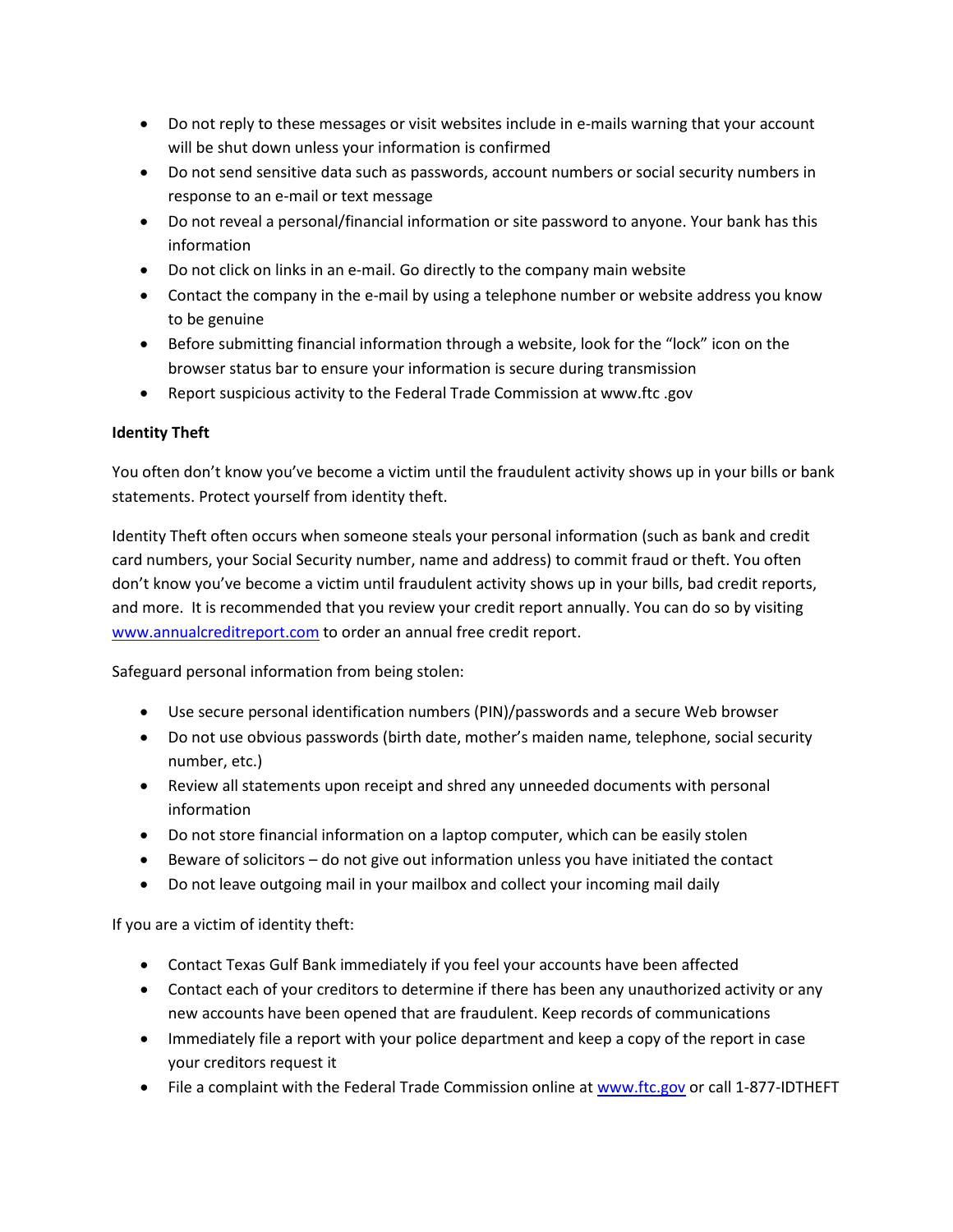- Contact each of the three credit reporting agencies to have a fraud alert placed on your account; creditors will then be instructed to obtain your authorization before opening any new accounts:
	- o Equifax 800-525-6285
	- o TransUnion 800-680-7289
	- o Experian 888-397-3742

### **Business Accounts**

Unfortunately business accounts are also targets of identity theft and other fraudulent activity. Information to help prevent this fraudulent activity is provided below.

## **Steps you can take to ensure your Online Banking security:**

- Conduct reconciliation of banking transactions on a daily basis
- Initiate ACH and wire transfer payments under dual control
- Familiarize yourself with Texas Gulf Bank's account agreement
- Immediately escalate any suspicious transactions to Texas Gulf Bank, particularly ACH or wire transfers there is a limited recovery window for these transactions and immediate escalation may prevent further loss.

#### **Best Practices to help secure computer system:**

- For businesses that transact high value or large numbers of online transactions, it is recommended that all commercial online banking activities be carried out from a stand-alone, hardened and completely locked down computer from which email and web browsing are not possible
- Be suspicious of e-mails purporting to be from a financial institution, government department or other agency requesting account information, account verification or banking access credentials such as usernames, passwords, PIN codes and similar information, opening file attachments or clicking on web links in suspicious emails could expose your system to malicious code that could hijack your computer
- Install a dedicated firewall; a firewall limits the potential for unauthorized access to a network and computers
- Create a strong password with at least 8 characters that includes a combination of mixed case letters, numbers and special characters
- Prohibit the use of "shared" usernames and passwords for online banking systems
- Use a different password for each website that is accessed
- Change the password at lease several times each year
- Never share username and password information for online services with anyone
- Limit administrative rights on users' workstations to help prevent the inadvertent downloading of malware or other viruses
- Install commercial anti-virus and desktop firewall software on all computer systems
- Ensure virus protection and security software are updated regularly
- Make sure certain computers are patched regularly
- Consider installing spyware detection programs
- Clear the browser cache before starting an online banking session in order to eliminate copies of web pages that have been stored on the hard drive
- Verify use of a secure session (https not http) in the browser for all online banking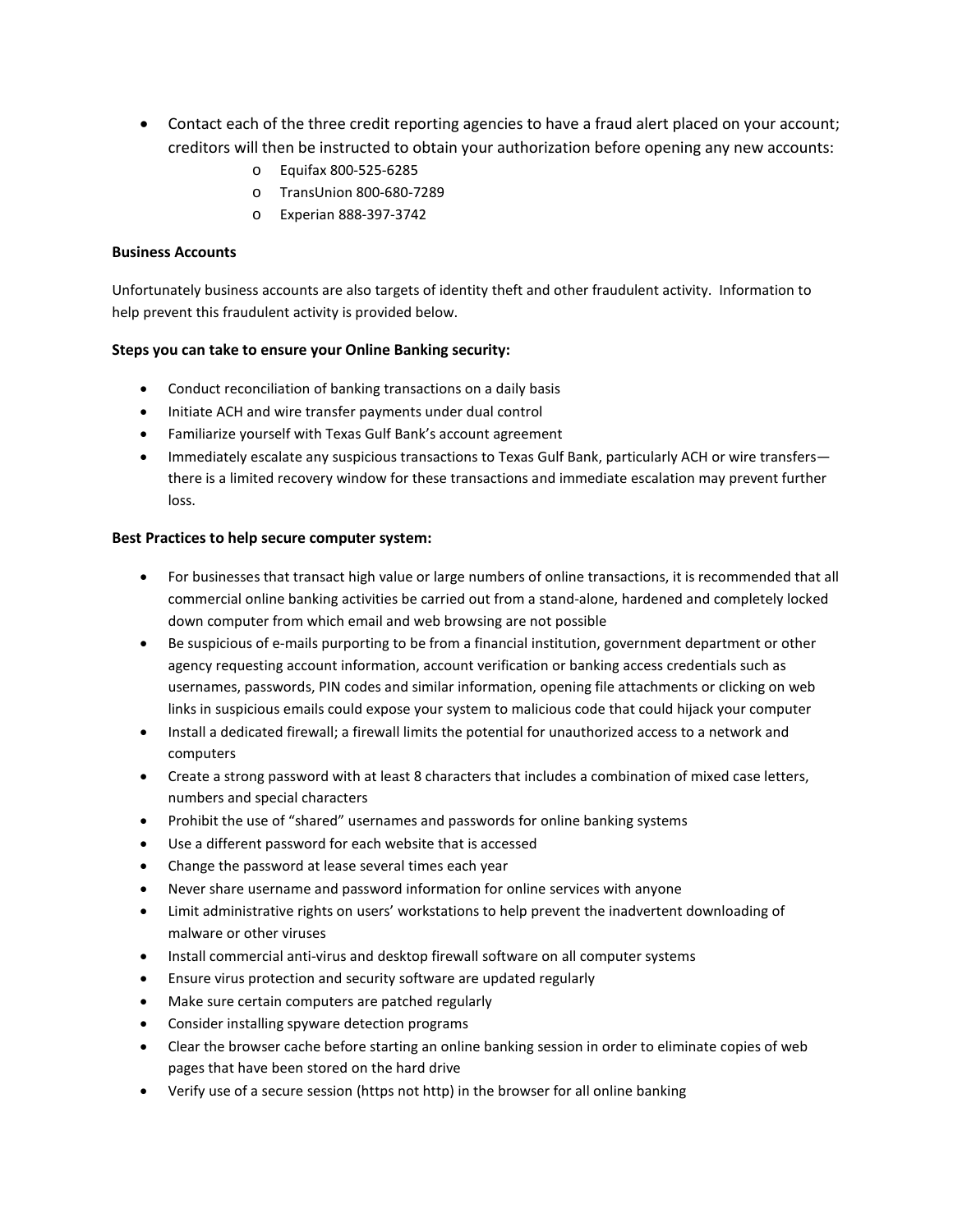- Avoid using automatic log-in features that save usernames and passwords for online banking
- Never leave a computer unattended while using any online banking or investing service
- Never access bank, brokerage or other financial services information from internet cafes, public libraries, etc. Unauthorized software may have been installed to trap account number and sign on information leaving you vulnerable to possible fraud.

### **Viruses, Spy Ware and Firewalls**

A virus is a type of software that "infects" computers. It's typically inserted into a program, and when that program is executed, the virus activates. Viruses can infect immediately, or on a specified date. They can affect single desk tops, or spread to entire networks, servers and Websites. While many viruses are just pranks or annoyances, others are more complex. Viruses can destroy data, corrupt programs so that they no longer run, steal passwords and infect address books.

Spyware is like a virus in that it is an unwanted program that runs on your computer. However, it does not try to replicate itself to other machines. Infection usually occurs when it is installed alongside another program such as a peer to peer file sharing application. However, increasingly, spyware is blending with viruses making it harder to eradicate and harder to avoid.

There are different types of spyware; some are more damaging than others.

Spyware can do a lot;

- Pop-up unwanted advertisements, including offensive material
- Block access to certain websites
- Try to get you to shut down anti-virus or anti-spyware defenses
- Block updates to these defenses
- Scan your hard disk for private data such as credit card numbers
- Log the keys you type scanning for passwords or credit card numbers
- Take screen shots of the sites you visit to capture personal information
- Upload this information to criminals over the internet.

Prevention tips:

- Keep your Antivirus/Spyware software up-to-date
- Avoid running attachments (especially .EXE files) that come in your e-mail, even if they come from your friends, relatives or colleagues
- Use a firewall
- Get the latest windows updates
- Make frequent backups of your data files and keep some of your backups out of your computer
- Conduct Information Technology Risk Assessments.

#### **Firewalls help keep you safe**